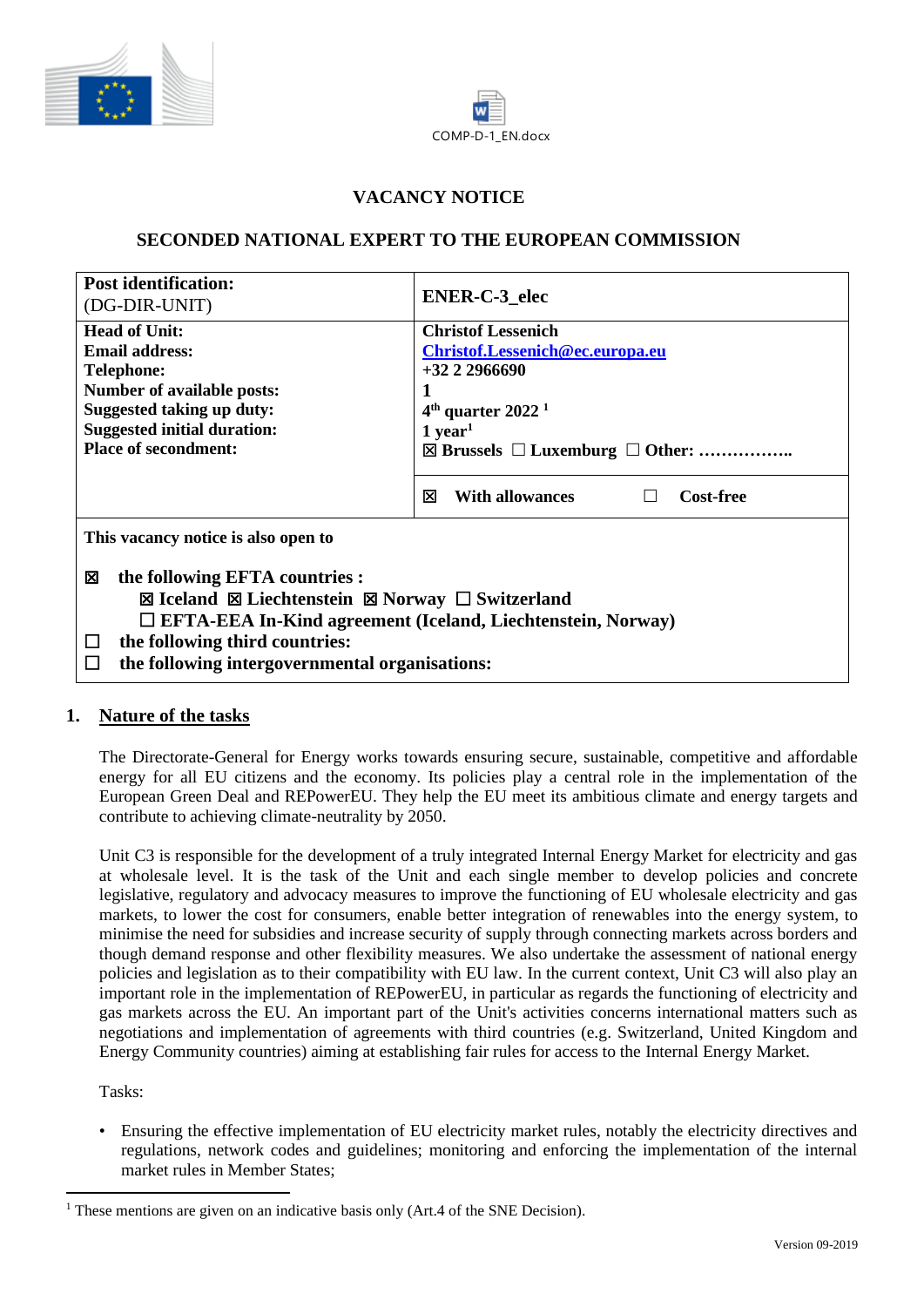- Developing and / or amending of EU electricity market rules;
- Coordinating and advising national regulators, the Agency for the cooperation of EU Energy Regulators, transmission system operators, power exchanges and other stakeholders on the implementation of EU energy market rules, notably in the framework of the development of joint methods to harmonise crossborder trade and grid operation rules;
- Advising on the compatibility of state interventions with EU energy market rules, e.g. in the context of support by way so-called capacity mechanisms, in close cooperation with DG Competition;
- Representing the Commission in discussions on issues related to the Internal Energy Market, including presentation in meetings, energy fora and committees;
- Assuming specific responsibility as a "country desk" for the implementation of market rules in one or two EU Member States; providing advice and input in the context of the Recovery and Resiliency Facility and the National Energy and Climate Plans
- Preparing notes, briefings and speeches for hierarchy and Commissioner on the above mentioned topics.

## **2. Main qualifications**

#### **a) Eligibility criteria**

The following eligibility criteria must be fulfilled by the candidate in order to be seconded to the Commission. Consequently, the candidate who does not fulfil all of these criteria will be automatically eliminated from the selection process.

- Professional experience: at least three years of professional experience in administrative, legal, scientific, technical, advisory or supervisory functions which are equivalent to those of function group AD;
- Seniority: candidates must have at least one year seniority with their employer, that means having worked for an eligible employer as described in Art. 1 of the SNE decision on a permanent or contract basis for at least one year before the secondment;
- Linguistic skills: thorough knowledge of one of the EU languages and a satisfactory knowledge of another EU language to the extent necessary for the performance of the duties. SNE from a third country must produce evidence of a thorough knowledge of one EU language necessary for the performance of his duties.

#### **b) Selection criteria**

#### Diploma

- university degree or
- professional training or professional experience of an equivalent level

in the field $(s)$ :

#### Professional experience

- Experience in the development and / or implementation of the EU electricity market rules, in particular of the electricity network codes and guidelines;
- Experience interacting with EU and national institutions and electricity stakeholders;
- Experience acquired in the private sector, e.g. in system operators, power exchanges and other trading venues, or electricity utilities would be an asset.
- Strong drafting, analytical, advocacy and communication skills;
- Ability to deal with cases of highly political nature and work under tight deadlines;
- Strong sense of initiative and ability to work autonomously as well as in teams;
- Dynamic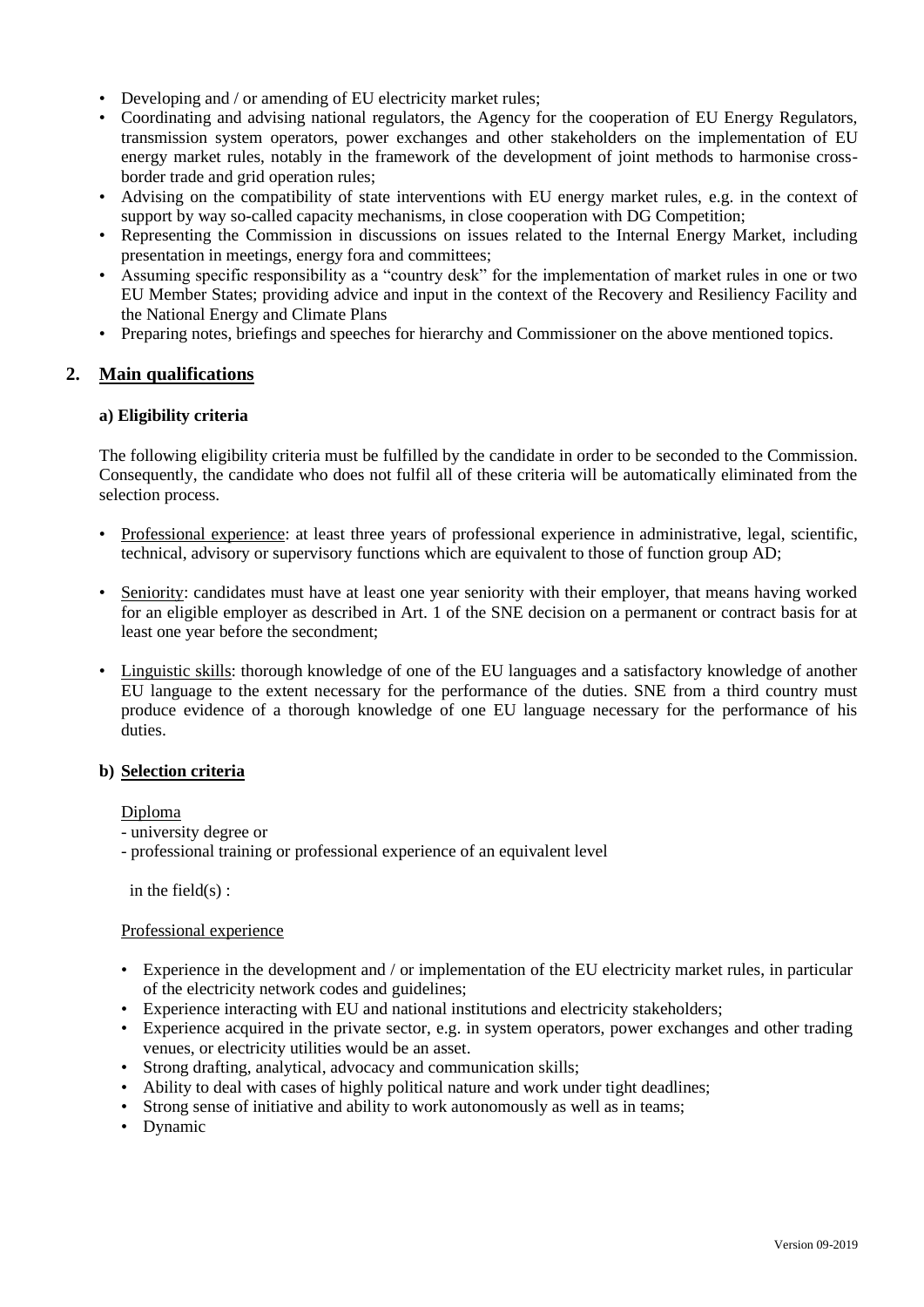## Language(s) necessary for the performance of duties

The successful candidate must be proficient in English. Knowledge of other EU official languages would be an asset.

# **3. Submission of applications and selection procedure**

Candidates should send their application according to the **Europass CV format**  [\(http://europass.cedefop.europa.eu/en/documents/curriculum-vitae\)](http://europass.cedefop.europa.eu/en/documents/curriculum-vitae) in English, French or German **only to the Permanent Representation / Diplomatic Mission to the EU of their country**, which will forward it to the competent services of the Commission within the deadline fixed by the latter. The CV must mention the date of birth and the nationality of the candidate. **Not respecting this procedure or deadlines will automatically invalidate the application.**

Candidates are asked not to add any other documents (such as copy of passport, copy of degrees or certificate of professional experience, etc.). If necessary, these will be requested at a later stage. Candidates will be informed of the follow-up of their application by the unit concerned.

# **4. Conditions of the secondment**

The secondment will be governed by the **Commission Decision C(2008)6866 of 12/11/2008** laying down rules on the secondment to the Commission of national experts and national experts in professional training (SNE Decision).

The SNE will remain employed and remunerated by his/her employer during the secondment. He/she will equally remain covered by the national social security system.

Unless for cost-free SNE, allowances may be granted by the Commission to SNE fulfilling the conditions provided for in Art. 17 of the SNE decision.

During the secondment, SNE are subject to confidentiality, loyalty and absence of conflict of interest obligations, as provided for in Art. 6 and 7 of the SNE Decision.

If any document is inexact, incomplete or missing, the application may be cancelled.

Staff posted in a **European Union Delegation** are required to have a security clearance (up to SECRET UE/EU SECRET level according to Commission Decision (EU, Euratom) 2015/444 of 13 March 2015, OJ L 72, 17.03.2015, p. 53).

The selected candidate has the obligation to launch the vetting procedure before getting the secondment confirmation.

# **5. Processing of personal data**

The selection, secondment and termination of the secondment of a national expert requires the Commission (the competent services of DG HR, DG BUDG, PMO and the DG concerned) to process personal data concerning the person to be seconded, under the responsibility of the Head of Unit of DG HR.B.1. The data processing is subject to the SNE Decision as well as the Regulation (EU) 2018/1725.

Data is kept by the competent services for 7 years after the secondment (2 years for not selected experts). You have specific rights as a 'data subject' under Chapter III (Articles 14-25) of Regulation (EU) 2018/1725, in particular the right to access, rectify or erase your personal data and the right to restrict the processing of your personal data. Where applicable, you also have the right to object to the processing or the right to data portability.

You can exercise your rights by contacting the Data Controller, or in case of conflict the Data Protection Officer. If necessary, you can also address the European Data Protection Supervisor. Their contact information is given below.

# **Contact information**

- **The Data Controller**